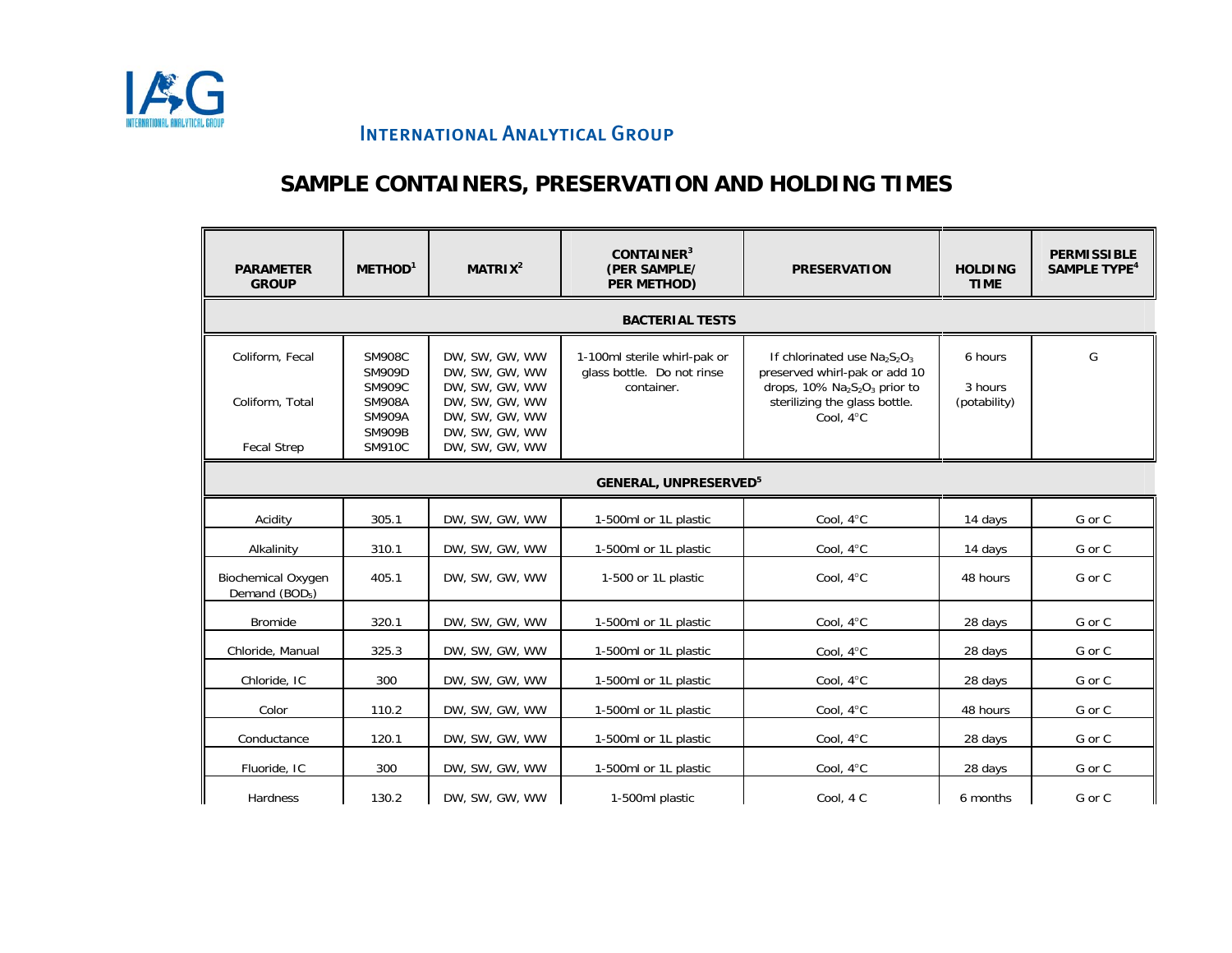

| <b>PARAMETER</b><br><b>GROUP</b> | METHOD <sup>1</sup> | MATRIX <sup>2</sup>          | CONTAINER <sup>3</sup><br>(PER SAMPLE/<br>PER METHOD)            | <b>PRESERVATION</b>                                                                                                 | <b>HOLDING</b><br><b>TIME</b> | <b>PERMISSIBLE</b><br><b>SAMPLE TYPE<sup>4</sup></b> |
|----------------------------------|---------------------|------------------------------|------------------------------------------------------------------|---------------------------------------------------------------------------------------------------------------------|-------------------------------|------------------------------------------------------|
| Nitrate, IC                      | 300                 | DW, SW, GW, WW               | 1-500ml or 1L plastic                                            | Cool, 4°C                                                                                                           | 48 hours                      | G or C                                               |
| Nitrite, IC                      | 300                 | DW, SW, GW, WW               | 1-500ml or 1L plastic                                            | Cool, 4°C                                                                                                           | 48 hours                      | G or C                                               |
| Solids, Total<br>Dissolved       | 160.1               | DW, SW, GW, WW               | 1-500ml or 1L plastic                                            | Cool, 4°C                                                                                                           | 7 days                        | G or C                                               |
| Solids, Total<br>Suspended       | 160.2               | DW. SW. GW. WW               | 1-500ml or 1L plastic                                            | Cool, 4°C                                                                                                           | 7 days                        | G or C                                               |
| Solids, Total                    | 160.3               | DW, SW, GW, WW               | 1-500ml or 1L plastic                                            | Cool, 4°C                                                                                                           | 7 days                        | G or C                                               |
| Silica                           | 370.1               | DW, SW, GW, WW               | 1-500ml or 1L plastic                                            | Cool, 4°C                                                                                                           | 28 days                       | G or C                                               |
| Sulfate, IC                      | 300                 | DW, SW, GW, WW               | 1-500ml or 1L plastic                                            | Cool, 4°C                                                                                                           | 28 days                       | G or C                                               |
| Surfactants, MBAS                | 425.1               | DW, SW, GW, WW               | 1-500ml or 1L plastic                                            | Cool, 4°C                                                                                                           | 48 hours                      | G or C                                               |
| Turbidity                        | 180.1               | DW, SW, GW, WW               | 1-500ml or 1L plastic                                            | Cool, 4°C                                                                                                           | 48 hours                      | G                                                    |
|                                  |                     |                              | <b>GENERAL, OTHER</b>                                            |                                                                                                                     |                               |                                                      |
| Oxygen, Winkler                  | 360.2               | DW, SW, GW, WW               | 2-300ml BOD bottles                                              | Field Fix(6)                                                                                                        | 8 hours                       | G                                                    |
| Solids, Settleable               | 160.5               | DW, SW, GW, WW               | 500 ml or 1L plastic                                             | Cool, 4°C                                                                                                           | 48 hours                      | G                                                    |
| Oil & Grease                     | 1664                | DW, SW, GW, WW               | 1-1000ml Amber Glass<br>w/Teflon-lined lid                       | 2ml conc.HCl or H <sub>2</sub> SO <sub>4</sub> per liter<br>of sample, pH <2 DO NOT<br>rinse container with sample. | 28 days                       | G                                                    |
| Oil & Grease, Total              | 9070                | S, SED, HW                   | 1-500ml glass widemouth jar<br>Teflon-lined lid                  | Cool, 4°C                                                                                                           | 28 days                       | G or C                                               |
| Cyanide, Total<br>or Amenable    | 335.3<br>9010       | DW, SW, GW, WW<br>SW, GW, WW | 1-500-or 1L plastic<br>Glass widemouth jar, teflon-<br>lined lid | If chlorinated, add 0.6q<br>ascorbic acid (sulfide present<br>add cadmium nitrate (7)) 2ml,                         | 14 days                       | G or C                                               |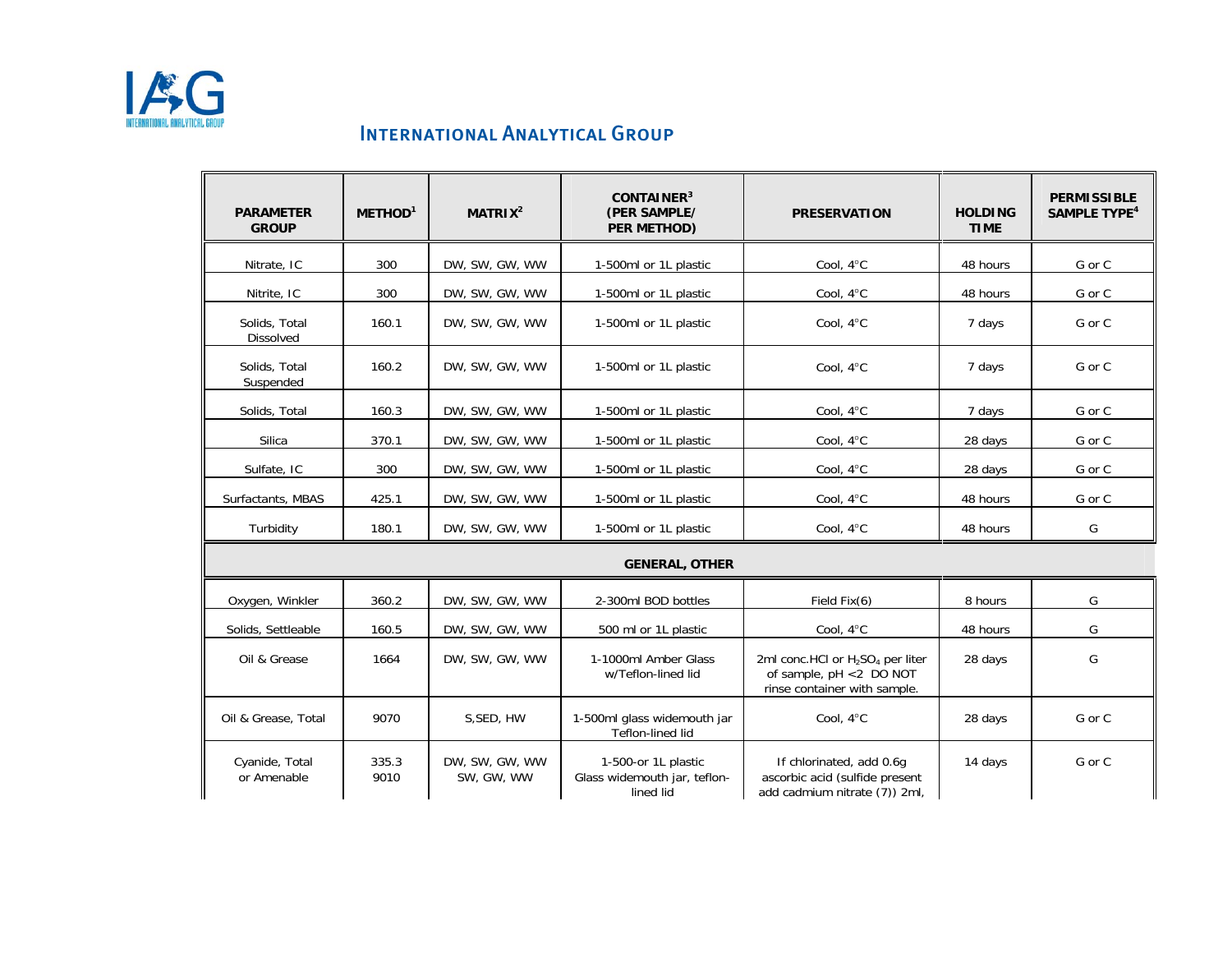

| <b>PARAMETER</b><br><b>GROUP</b>                  | METHOD <sup>1</sup>               | MATRIX <sup>2</sup>                                | CONTAINER <sup>3</sup><br>(PER SAMPLE/<br>PER METHOD)       | <b>PRESERVATION</b>                                                                 | <b>HOLDING</b><br><b>TIME</b> | <b>PERMISSIBLE</b><br><b>SAMPLE TYPE<sup>4</sup></b> |
|---------------------------------------------------|-----------------------------------|----------------------------------------------------|-------------------------------------------------------------|-------------------------------------------------------------------------------------|-------------------------------|------------------------------------------------------|
|                                                   | 9010                              | S, SED, HW                                         |                                                             | 5N, NaOH per liter. pH>12<br>Cool, 4°C                                              |                               |                                                      |
|                                                   | 9011                              | S, SED, HW                                         |                                                             | Cool, 4°C                                                                           | 14 days                       | G or C                                               |
| Chemical Oxygen De-<br>mand                       | 410.1<br>410.2<br>410.3           | DW, SW, GW, WW<br>DW, SW, GW, WW<br>DW, SW, GW, WW | 1-500ml plastic                                             | 1ml, conc H <sub>2</sub> SO <sub>4</sub><br>pH < 2<br>Cool, 4°C                     | 28 days                       | G or C                                               |
| Odor                                              | 140.1                             | DW, SW, GW, WW                                     | 1-500 ml or 1L glass                                        | Cool, 4°C                                                                           | 6 hours                       | G                                                    |
| <b>Total Organic Carbon</b><br>(TOC)              | 415.1                             | DW, SW, GW, WW                                     | 1-40ml glass vial, teflon-lined<br>cap: HCL ph<2: Cool 4 °C | Shimadzu 5050<br>Cool, 4°C                                                          | 14 days                       | G                                                    |
| Total Phenols, Man-<br>ual (4AAP) or<br>Automated | 420.1<br>420.2                    | DW, SW, GW, WW<br>DW, SW, GW, WW                   | 1-500ml Amber glass bottle<br>w/Teflon-lined cap            | 2ml, conc. H <sub>3</sub> PO <sub>4</sub><br>$pH < 2$ , Cool, 4 $\degree$ C         | 28 days                       | G                                                    |
|                                                   | 9065<br>9066                      | S, SED, HW<br>S, SED, HW                           | 1-500ml glass widemouth jar                                 |                                                                                     |                               |                                                      |
| Sulfide                                           | 376.1                             | DW, SW, GW, WW                                     | 1-500 ml or 1L plastic                                      | 2ml, zinc acetate mix with<br>sample. Add 1 ml, 5N NaOH,<br>$pH > 9$ ,<br>Cool, 4°C | 7 days                        | G                                                    |
|                                                   | 3030                              | S, SED, HW                                         | 1-500ml glass widemouth<br>jar, teflon-lined lid            | Cool, 4°C                                                                           |                               |                                                      |
| Sulfite                                           | 397.1                             | DW, SW, GW, WW                                     | 1-500 ml or 1L plastic                                      | Cool, 4°C                                                                           | 24 hours                      | G                                                    |
| <b>Total Organic Halides</b><br>(TOX)             | 9020<br>5050/9252                 | DW, SW, GW, WW                                     | 1-250ml glass bottle tef-<br>lon/silicone septum            | Cool, 4°C                                                                           | 14 days                       | G                                                    |
| Total Halogens in<br>Oils                         | 5050/9252<br>9075<br>9076<br>9077 | <b>HW</b><br><b>HW</b><br><b>HW</b>                | 1-250 ml glass widemouth<br>jar, teflon-lined lid           | none required                                                                       | none listed                   | G                                                    |
|                                                   |                                   |                                                    |                                                             |                                                                                     |                               |                                                      |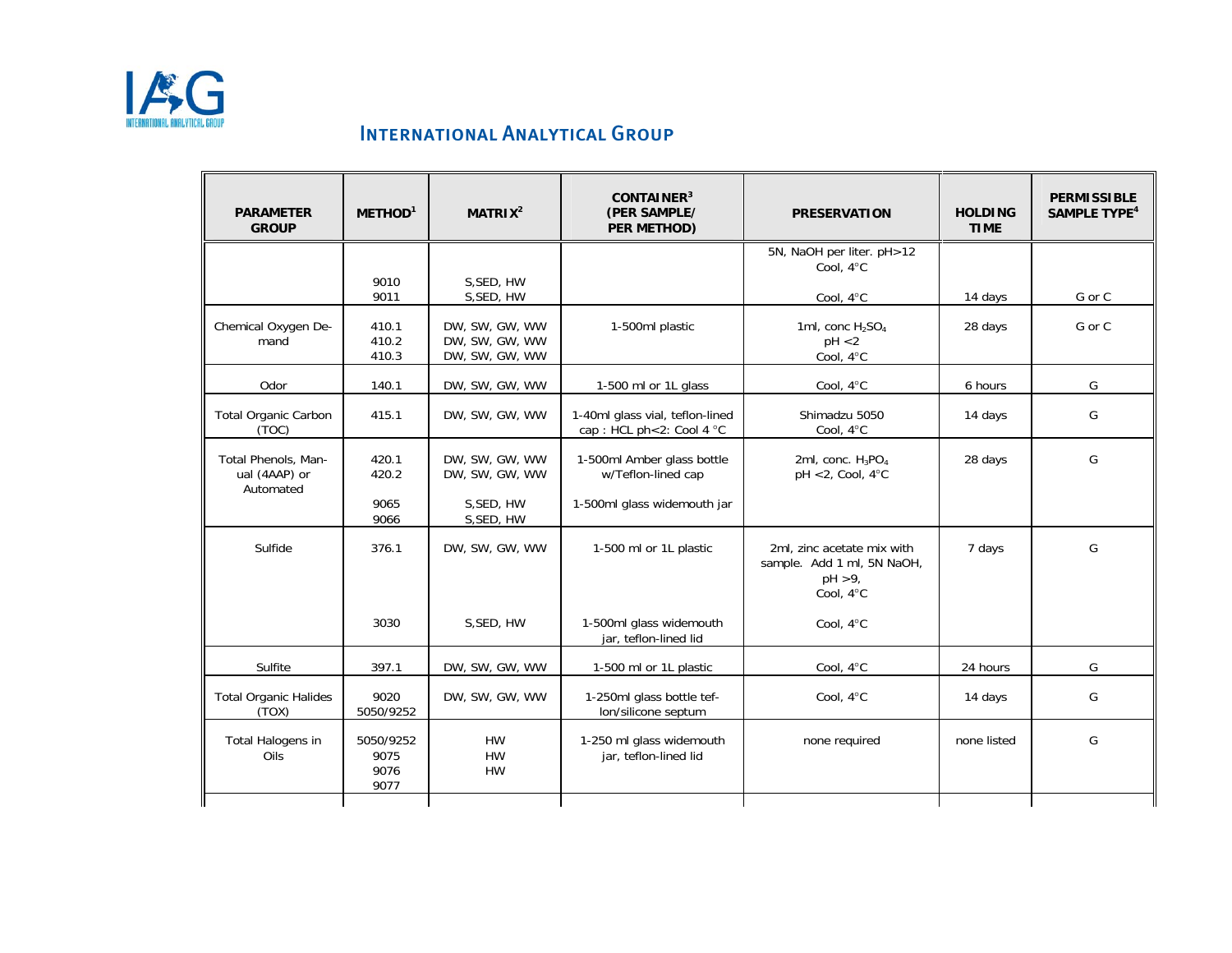

| <b>PARAMETER</b><br><b>GROUP</b>                                 | METHOD <sup>1</sup> | MATRIX <sup>2</sup>              | CONTAINER <sup>3</sup><br>(PER SAMPLE/<br>PER METHOD) | <b>PRESERVATION</b>                                                                                                  | <b>HOLDING</b><br><b>TIME</b>                          | <b>PERMISSIBLE</b><br><b>SAMPLE TYPE<sup>4</sup></b> |  |
|------------------------------------------------------------------|---------------------|----------------------------------|-------------------------------------------------------|----------------------------------------------------------------------------------------------------------------------|--------------------------------------------------------|------------------------------------------------------|--|
| <b>Total Recoverable</b><br>Petroleum<br>Hydrocarbon<br>& FL-PRO | 418.1<br>FL-PRO     | DW, SW, GW, WW                   | 1-1L Amber glass bottle w/<br>teflon-lined cap        | 2ml, conc, HCl<br>$pH < 2$ , Cool, 4°C<br>Do not rinse container with<br>sample.                                     | 28 days                                                | G                                                    |  |
|                                                                  | 9073<br>FL-PRO      | S, SED, HW                       | 1-500ml glass widemouth<br>jar, teflon-lined lid      | Cool, 4°C<br>Do not rinse container with<br>sample.                                                                  |                                                        | G or C                                               |  |
| Chlorophyll(a)                                                   | SM1002G             | SW, WW                           | 1-1L dark plastic                                     | 2ml, 1% MgCo <sub>3</sub><br>Cool. 4°C<br>Store in dark<br>Freeze filter                                             | Filter within<br>24 hours<br>Frozen filters<br>21 days | G                                                    |  |
| NUTRIENTS(5)                                                     |                     |                                  |                                                       |                                                                                                                      |                                                        |                                                      |  |
| Ammonia                                                          | 350.1               | DW, SW, GW, WW                   | 1-500ml plastic                                       | 1ml, conc. $H2SO4$<br>pH < 2                                                                                         | 28 days                                                | G or C                                               |  |
| Kjeldahl Nitrogen<br>(TKN)                                       | 351.2               | DW, SW, GW, WW                   | 1-500ml plastic                                       | 1ml conc. H <sub>2</sub> SO <sub>4</sub><br>pH < 2                                                                   | 28 days                                                | G or C                                               |  |
|                                                                  | 351.2               | S.SED, HW                        | 1-500ml plastic widemouth                             | WWTP liquid sludge:<br>2ml, conc. H <sub>2</sub> SO <sub>4</sub><br>$pH < 2$ , Cool, 4 $°C$<br>Dry solids: Cool, 4°C |                                                        |                                                      |  |
| Nitrate/Nitrite, IC<br>(NO <sub>3</sub> /NO <sub>2</sub> )       | 300                 | DW, SW, GW, WW                   | 1-500ml plastic                                       | Cool, 4°C                                                                                                            | 28 days                                                | G or C                                               |  |
| Orthophosphate, IC                                               | 300                 | DW, GW, SW, WW<br>DW, GW, SW, WW | 1-500ml plastic                                       | Field filter 0.45µ<br>Cool, 4°C                                                                                      | 48 hours                                               | G or C                                               |  |
| <b>Total Phosphorus</b>                                          | 365.1<br>365.2      | DW, GW, SW, WW<br>DW, GW, SW, WW | 1-500ml plastic                                       | 1ml, conc. $H_2SO_4$<br>pH<2, Cool, 4°C                                                                              | 28 days                                                | G or C                                               |  |
|                                                                  | 365.1               | S, SED, HW                       |                                                       |                                                                                                                      |                                                        |                                                      |  |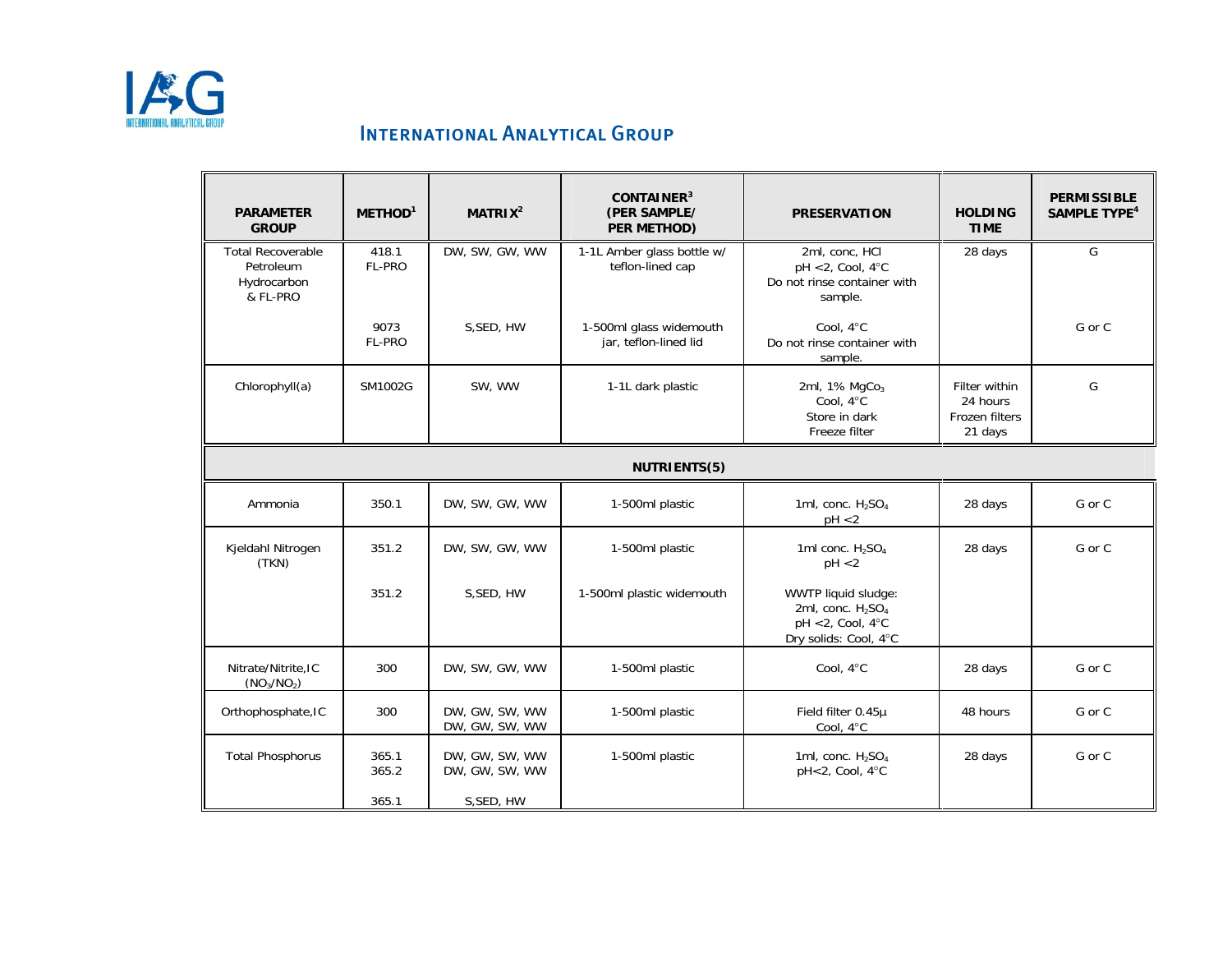

| <b>PARAMETER</b><br><b>GROUP</b>      | METHOD <sup>1</sup>                                  | MATRIX <sup>2</sup>          | CONTAINER <sup>3</sup><br>(PER SAMPLE/<br>PER METHOD) | <b>PRESERVATION</b>                                                                     | <b>HOLDING</b><br><b>TIME</b> | <b>PERMISSIBLE</b><br><b>SAMPLE TYPE<sup>4</sup></b> |  |  |
|---------------------------------------|------------------------------------------------------|------------------------------|-------------------------------------------------------|-----------------------------------------------------------------------------------------|-------------------------------|------------------------------------------------------|--|--|
|                                       | 365.2                                                | S, SED, HW                   | 1-500ml plastic widemouth                             | WWTP Liquid Sludge: 2ml,<br>conc. $H_2SO_4$ , pH <2<br>Cool, 4°C, Dry solids: Cool, 4°C |                               |                                                      |  |  |
|                                       |                                                      |                              | <b>FIELD PARAMETERS</b>                               |                                                                                         |                               |                                                      |  |  |
| pH                                    | 150.1                                                | DW, SW, GW, WW               | plastic or glass                                      | None                                                                                    | analyze<br>immediately        | G                                                    |  |  |
| Temperature                           | 170.1                                                | DW, SW, GW, WW               | plastic or glass                                      | None                                                                                    | analyze<br>immediately        | G                                                    |  |  |
| <b>Chlorine Residual</b>              | 330.4                                                | DW, SW, GW, WW               | plastic or glass                                      | None                                                                                    | analyze<br>immediately        | G                                                    |  |  |
| <b>Total or Free</b>                  | Orion<br>Electrode                                   | DW, SW, GW, WW               | plastic or glass                                      | None                                                                                    | analyze<br>immediately        | G                                                    |  |  |
| Oxygen, Probe                         | 360.1                                                | DW, SW, GW, WW               | all glass                                             | None                                                                                    | analyze<br>immediately        | G                                                    |  |  |
|                                       | <b>METALS</b>                                        |                              |                                                       |                                                                                         |                               |                                                      |  |  |
| Meta(s(5))<br>Mercury (Hg)            | 245.1                                                | DW, SW, GW, WW               | 1-500ml plastic                                       | 1ml, conc. $HNO3$<br>pH < 2                                                             | 28 days                       | G or C                                               |  |  |
| Hexavalent<br>Chromium $(Cr^{+6})$    | <b>SSM307B</b><br>USGS 1-<br>230-84<br><b>SM312B</b> | DW, SW, GW, WW<br>SW, GW, WW | 1-500ml plastic                                       | Cool, 4°C                                                                               | 24 hours                      | G or C                                               |  |  |
| All metals except Hg<br>and $Cr^{+6}$ | 200 series                                           | DW, SW, GW, WW               | 1-1L plastic                                          | 2ml conc. HNO <sub>3</sub><br>pH < 2                                                    | 6 months                      | G or C                                               |  |  |
| All metals                            | 7000 series                                          | S, SED, HW                   | 1-250ml glass widemouth<br>jar, teflon-lined lids     | Cool, 4°C                                                                               | 6 months<br>Hg (28<br>days)   | G or C                                               |  |  |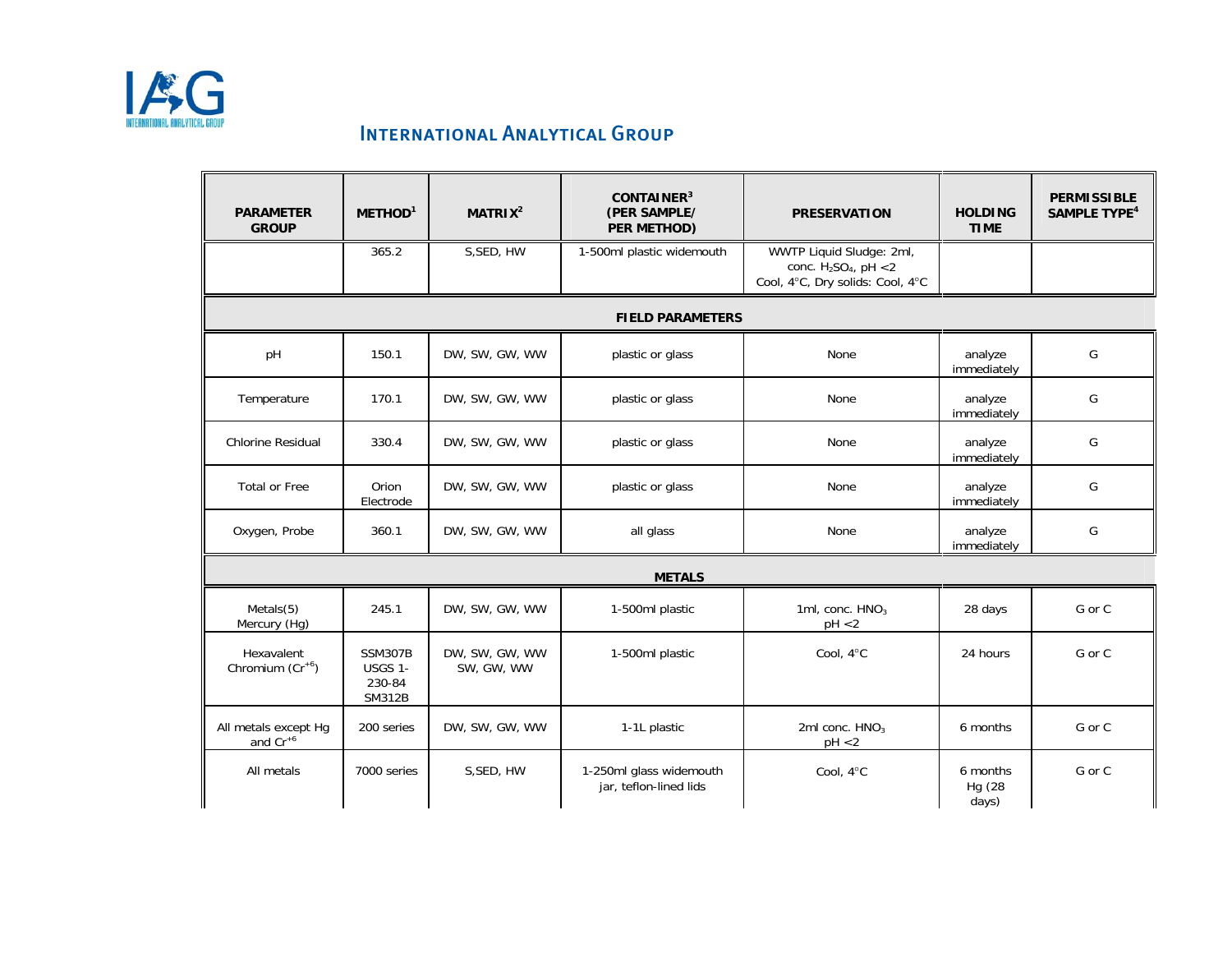

| <b>PARAMETER</b><br><b>GROUP</b>                          | METHOD <sup>1</sup>                | MATRIX <sup>2</sup>                                                | CONTAINER <sup>3</sup><br>(PER SAMPLE/<br>PER METHOD)                                 | <b>PRESERVATION</b>                                                                                                 | <b>HOLDING</b><br><b>TIME</b>       | <b>PERMISSIBLE</b><br><b>SAMPLE TYPE<sup>4</sup></b> |
|-----------------------------------------------------------|------------------------------------|--------------------------------------------------------------------|---------------------------------------------------------------------------------------|---------------------------------------------------------------------------------------------------------------------|-------------------------------------|------------------------------------------------------|
|                                                           |                                    |                                                                    | <b>ORGANIC CONSTITUENTS</b>                                                           |                                                                                                                     |                                     |                                                      |
| Purgeable<br>Halocarbons and<br>aromatics combined        | 502.2<br>524.1<br>524.2            | <b>DW</b><br><b>DW</b><br><b>DW</b>                                | 2-40ml glass vials<br>teflon/silicone septum                                          | (if chlorinated, 4 drops 10%<br>$Na2S2O3$ per vial)(8)<br>4 drops, conc. HCL per vial, pH<br>$\leq$ 2               | 14 days                             | G                                                    |
|                                                           | 601/602<br>8021<br>624<br>8260     | SW, GW, WW<br>SW, GW, WW<br>SW, GW, WW<br>SW, GW, WW               |                                                                                       | Zero headspace<br>Cool, $4^{\circ}$ C (9)                                                                           |                                     |                                                      |
| Purgeable<br>Halocarbons and/or<br>aromatics              | 8010<br>8020<br>8021<br>8260       | S, SED, HW<br>S, SED, HW<br>S, SED, HW<br>S, SED, HW               | 2-40 ml glass vials or 1-<br>125ml widemouth glass jar<br>with teflon/silicone septum | minimal headspace<br>Cool, $4^{\circ}$ C (9)<br>pH < 2                                                              | 14 days                             | G                                                    |
| $EDB + DBCP$<br>Fumigants                                 | 504                                | DW, SW, GW, WW                                                     | 1-40ml glass vials<br>teflon/silicone septum                                          | (if chlorinated, 4 drops, 10%)<br>Nathio per vial) zero<br>headspace, Cool, 4°C                                     | 14 days                             | G                                                    |
| Purgeable<br>Halocarbons<br>Only                          | 601<br>624<br>8010<br>8021<br>8260 | SW. GW. WW<br>SW, GW, WW<br>SW, GW, WW<br>SW, GW, WW<br>SW, GW, WW | 2-40ml glass vials<br>teflon/silicone septum                                          | (if chlorinated, 4 drops 10%<br>$Na2S2O3$ per vial)<br>zero headspace<br>Cool, 4°C (9)                              | 14 days                             | G                                                    |
| <b>Purgeable Aromatics</b><br>Only                        | 602<br>624<br>8020<br>8021<br>8260 | SW. GW. WW<br>SW, GW, WW<br>SW, GW, WW<br>SW, GW, WW<br>SW, GW, WW | 2-40ml glass vials<br>teflon/silicone septum                                          | (if chlorinated, 4 drops 10%<br>$Na2S2O3$ per vial)(8)<br>4 drops, conc. HCl, pH <2, zero<br>headspace<br>Cool, 4°C | 14 days                             | G                                                    |
| Semivolatile Organics<br>GC. HPLC and<br>GC/MS, includes: | 505<br>507<br>509A                 | <b>DW</b><br><b>DW</b><br>DW, SW, GW, WW                           | 1-1L glass Amber bottle w/<br>teflon-lined caps.                                      | (if chlorinated, 1ml 10%<br>$Na2S2O3$ per liter of sample) do<br>not rinse the bottle with                          | Extraction 7<br>days<br>analysis 40 | G                                                    |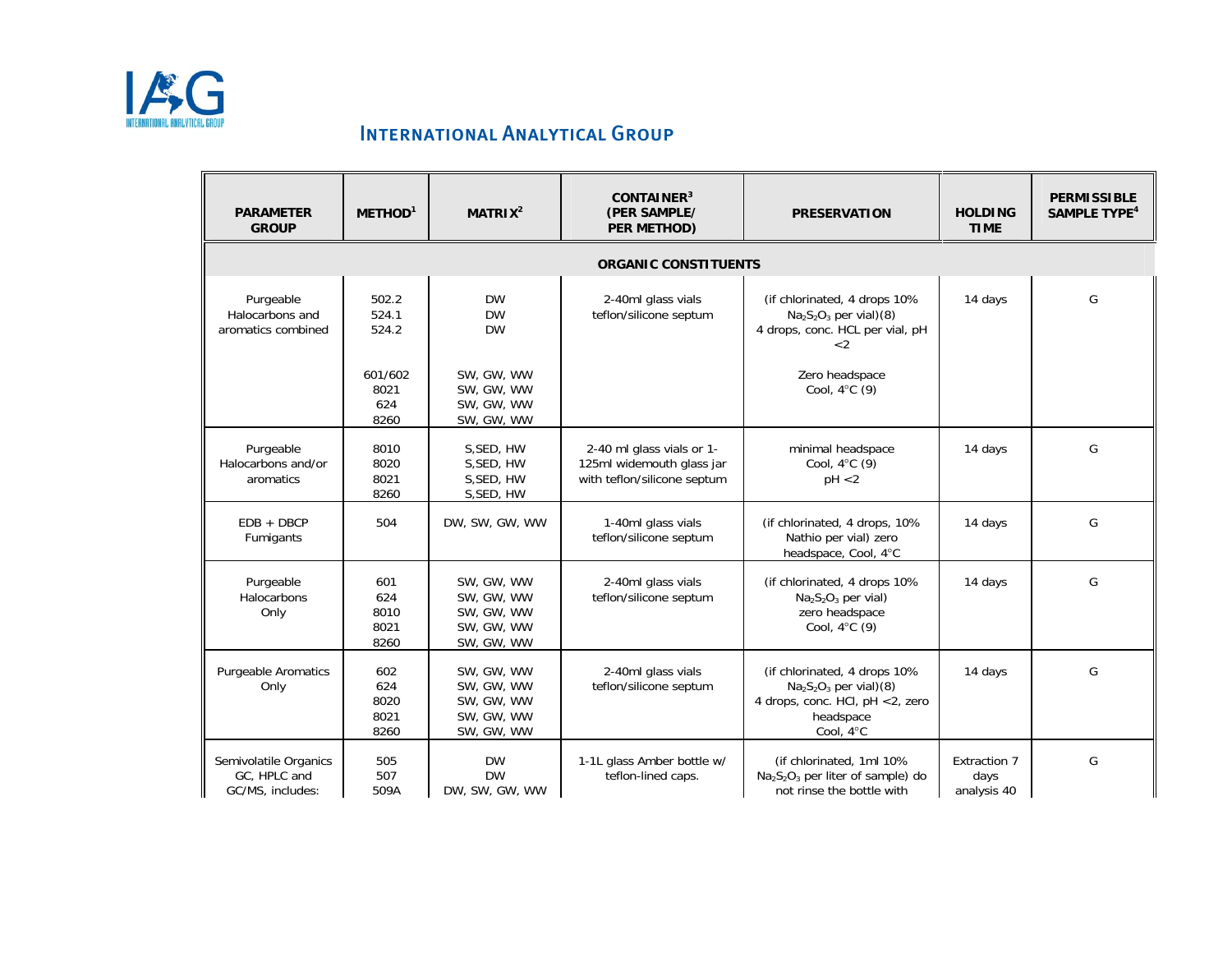

| <b>PARAMETER</b><br><b>GROUP</b> | METHOD <sup>1</sup>  | MATRIX <sup>2</sup>      | CONTAINER <sup>3</sup><br>(PER SAMPLE/<br>PER METHOD) | <b>PRESERVATION</b>                                                                                                                                                      | <b>HOLDING</b><br><b>TIME</b> | <b>PERMISSIBLE</b><br><b>SAMPLE TYPE<sup>4</sup></b> |  |  |
|----------------------------------|----------------------|--------------------------|-------------------------------------------------------|--------------------------------------------------------------------------------------------------------------------------------------------------------------------------|-------------------------------|------------------------------------------------------|--|--|
| base, neutral, and               | 509B                 | DW, SW, GW, WW           |                                                       | sample                                                                                                                                                                   | days                          |                                                      |  |  |
| acid extractables,               | 515                  | <b>DW</b>                |                                                       | Cool, 4°C (10,11,12,13,14)                                                                                                                                               |                               |                                                      |  |  |
| pesticides and dioxin            | 608                  | SW. GW. WW               |                                                       |                                                                                                                                                                          |                               |                                                      |  |  |
|                                  | 610                  | SW, GW, WW               |                                                       |                                                                                                                                                                          |                               |                                                      |  |  |
|                                  | 614                  | SW, GW, WW               |                                                       |                                                                                                                                                                          |                               |                                                      |  |  |
|                                  | 615                  | SW, GW, WW               |                                                       |                                                                                                                                                                          |                               |                                                      |  |  |
|                                  | 625                  | SW, SW, GW, WW           |                                                       |                                                                                                                                                                          |                               |                                                      |  |  |
|                                  | 8080                 | SW, GW, WW               |                                                       |                                                                                                                                                                          |                               |                                                      |  |  |
|                                  | 8100                 | SW, GW, WW               |                                                       |                                                                                                                                                                          |                               |                                                      |  |  |
|                                  | 8140                 | SW, GW, WW               |                                                       |                                                                                                                                                                          |                               |                                                      |  |  |
|                                  | 8270                 | SW, GW, WW               | 1-500ml widemouth glass jar<br>teflon-lined lid       |                                                                                                                                                                          |                               |                                                      |  |  |
|                                  | 8080                 |                          |                                                       | Cool, 4°C, Store in the dark                                                                                                                                             |                               |                                                      |  |  |
|                                  | 8100                 | S, SED, HW<br>S, SED, HW |                                                       |                                                                                                                                                                          |                               |                                                      |  |  |
|                                  | 8140                 | S, SED, HW               |                                                       |                                                                                                                                                                          |                               |                                                      |  |  |
|                                  | 8270                 | S, SED, HW               |                                                       |                                                                                                                                                                          |                               |                                                      |  |  |
|                                  |                      |                          |                                                       |                                                                                                                                                                          |                               |                                                      |  |  |
| <b>HPLC: Carbamates</b>          | 531                  | DW, SW, GW, WW           | 1-40ml glass vial, tef-<br>lon/silicone               | 1.2ml monochloracetic acid<br>buffer prior to adding sample.<br>Do not rinse container with<br>sample. $pH = 3$<br>Cool 4°C field and shipment<br>Cool -10°C lab storage | 28 days                       | G                                                    |  |  |
| Glyphosate                       | 547                  | DW, SW, GW, WW           | 500 ml glass                                          | Na2S2O3, Cool                                                                                                                                                            | 14 days                       | G                                                    |  |  |
| Endothall                        | 548                  | DW, SW, GW, WW           | 500 ml glass                                          | Cool                                                                                                                                                                     | 7 days                        | G                                                    |  |  |
| Diguat/Paraguat                  | 549                  | DW, SW, GW, WW           | 500 ml plastic                                        | Na2S2O3, Cool                                                                                                                                                            | 21 days                       | G                                                    |  |  |
| <b>Haloacetic Acids</b>          | 552                  | DW, SW, GW, WW           | 500 ml glass                                          | NH4Cl (0.05 grams)                                                                                                                                                       | 14 days                       | G                                                    |  |  |
|                                  | <b>RADIOLOGICALS</b> |                          |                                                       |                                                                                                                                                                          |                               |                                                      |  |  |
| Gross Alpha and Beta             | 900.0                | DW, SW, GW, WW           | 1-1L plastic                                          | 2ml, conc. HNO <sub>3</sub><br>pH < 2                                                                                                                                    | 6 months                      | G or C                                               |  |  |
| Radium, Total                    | 903.0                | DW, SW, GW, WW           | 1-1 gal. container                                    | 5 ml, conc $HNO3$<br>pH < 2                                                                                                                                              | 6 months                      | G or C                                               |  |  |